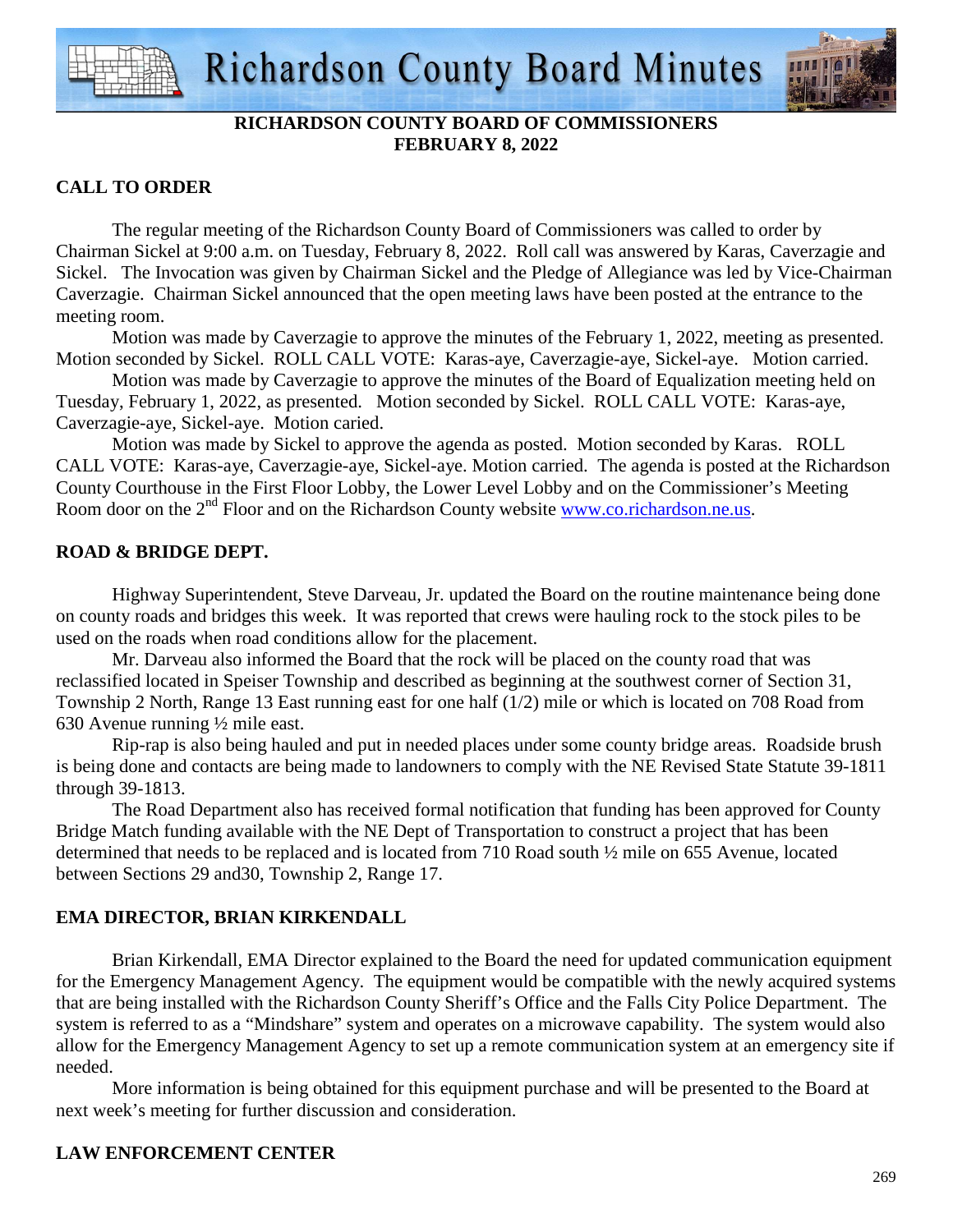Sheriff Hardesty and Chief Deputy Sheriff Roland Merwin met with the Board to review the routine business within the Law Enforcement Center. The new communications equipment is being installed and hooked up to the new communications tower and should be completed within the next few weeks.

Sheriff Hardesty also mentioned that Humboldt/Table Rock/Steinauer Public Schools is still considering the idea of school resource officer.

The Department is also making some changes of rank within the current deputy staffing. The Jail staff is also continuing to work on gathering more information regarding jail statistics February 8, 2022 LAW ENFORCEMENT CENTER (Cont.)

and how Legislative Bill 921 introduced to the Nebraska Legislature 2022 session if passed would affect the jail population in Richardson County. Legislative Bill 942 regarding the training requirements for noncertified conditional law enforcement officers was also discussed.

## **EXECUTIVE SESSION**

 Motion was made by Sickel to recess the regular meeting agenda at 11:50 a.m. and go into an executive session with Sheriff Hardesty; County Attorney, Doug Merz; Falls City Police Chief, Jamie Baker and Roland Merwin, Deputy County Sheriff to discuss pending litigation and for the protection of the public interest. Motion seconded by Caverzagie. ROLL CALL VOTE: Karas-aye, Caverzagie-aye, Sickel-aye. Motion carried.

 Motion was made by Sickel to close the executive session at 12:56 p.m. and return to the regular meeting agenda. Motion seconded by Caverzagie. ROLL CALL VOTE: Karas-aye, Caverzagie-aye, Sickelaye. Motion carried.

 Immediately after the executive session, the Board requested that County Attorney, Doug Merz contact the Beatrice City Attorney regarding a request by Richardson County to amend the Emergency Dispatch Services Interlocal Agreement between the City of Beatrice and the County of Richardson, Nebraska.

## **CORRESPONDENCE/OTHER**

## **Fee Reports**

Reports were approved for the following officials for fees collected during the month of January, 2022:

| <b>Sheriff Hardesty</b>             |               | \$1,946.03  |
|-------------------------------------|---------------|-------------|
| Mary L. Eickhoff, County Clerk      | $\mathcal{S}$ | 101.75      |
| Mary L. Eickhoff, Register of Deeds |               | \$17,108.00 |
| Pam Scott, Clerk of District Court  | S.            | 975.00      |

#### **Richardson County Jail Needs Assessment Update**

 Motion was made by Sickel to approve the Needs Assessment Study Update for the Richardson County Law Enforcement Center dated February 8, 2022 to be submitted to the Nebraska Jail Standards. Motion seconded by Karas. ROLL CALL VOTE: Karas-aye, Caverzagie-aye, Sickel-aye. Motion carried.

## **CLAIMS**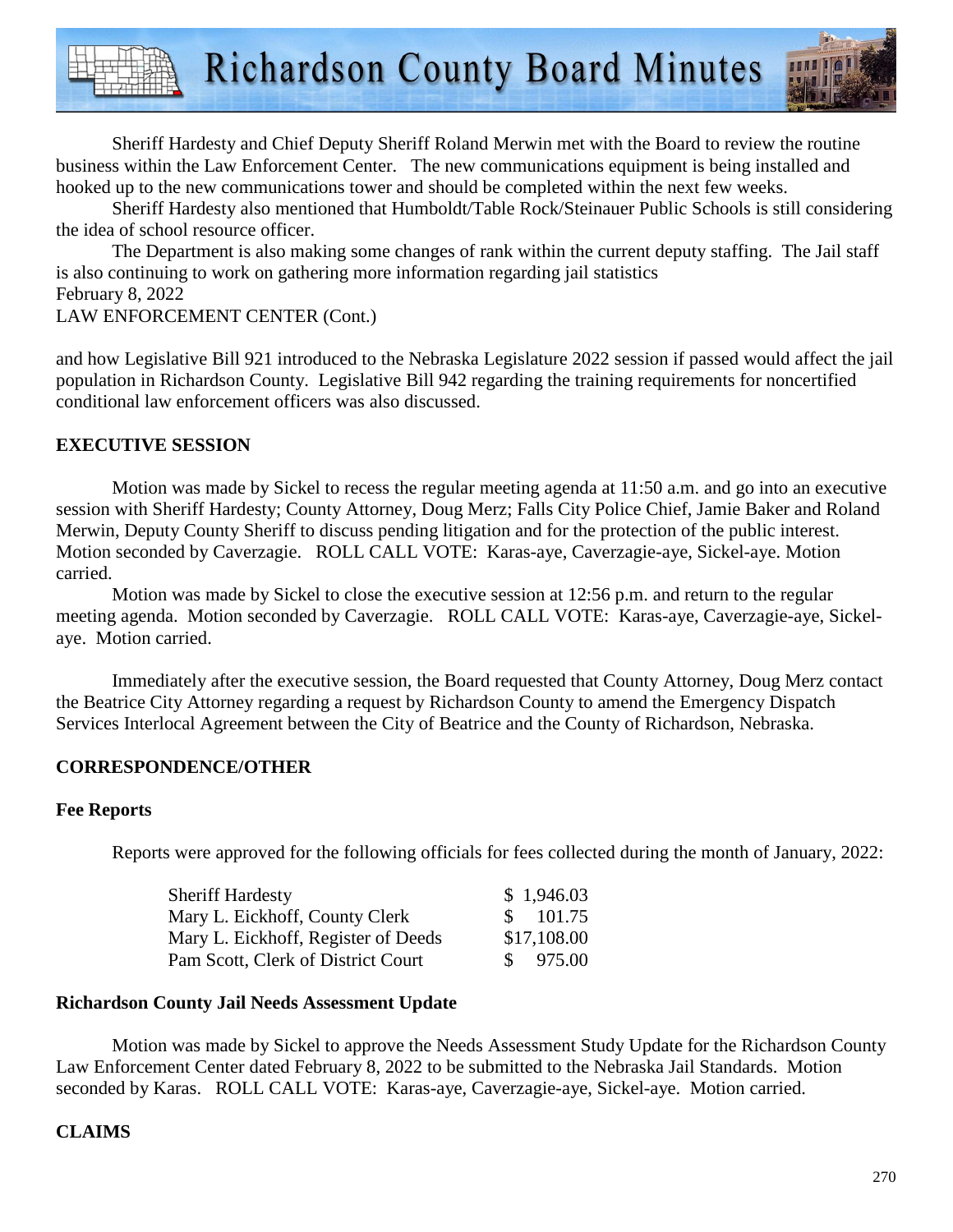

Motion was made by Karas to allow the payment of all claims that were submitted today. Motion seconded by Caverzagie. ROLL CALL VOTE: Karas-aye, Caverzagie-aye, Sickel-aye. Motion carried.

> *(The claims listed below are available for public inspection at the office of the County Clerk during regular business hours.)*

#### **GENERAL FUND**

| Consolidated Management Co., serv | 93.06   |
|-----------------------------------|---------|
| Culligan, serv                    | 112.36  |
| Custom Cages, supp                | 1045.00 |
| Datashield, serv                  | 53.75   |
| Ed Roehr Safety Products, supp    | 252.00  |
| Falls City Sanitation, serv       | 60.00   |
| Falls City Utility Dept., serv    | 7958.72 |
| Farm & City Supply, supp          | 404.82  |

February 8, 2022 CLAIMS (Cont.0

#### GENERAL FUND (Cont.)

| Ferebee, Elizabeth, serv                    | 1476.00  |
|---------------------------------------------|----------|
| CR21-75                                     |          |
| Galls, supp                                 | 36.76    |
| Home Lumber, supp                           | 578.79   |
| Humboldt Standard, adv                      | 14.51    |
| Jim Hill's, supp                            | 179.29   |
| Kawres, supp                                | 22.50    |
| KexRx, supp                                 | 306.16   |
| Kollasch Law Office, serv                   | 3285.00  |
| CR21-53 N. Auxier                           |          |
| Lynn Peavey Company, supp                   | 149.50   |
| Meyer Laboratory, supp                      | 25.95    |
| Microfilm Imaging Systems, serv             | 110.00   |
| Midwest Mobile Radio Service, serv          | 30.00    |
| MIPS, serv                                  | 150.50   |
| Morehead, Amanda, supp                      | 102.67   |
| Paper Tiger Shredding, serv                 | 40.00    |
| Postmaster, supp                            | 600.00   |
| Region V Systems, serv                      | 2140.00  |
| Richardson County Court, fees               | 2259.89  |
| Richardson County EMA Petty Cash, reimb     | 32.74    |
| Richardson County Sheriff, fees             | 440.43   |
| Richardson County Sheriff Petty Cash, reimb | 1000.17  |
| Richardson County Vendor, FICA/retire/etc   | 21605.31 |
| Richardson, Kristy, reimb                   | 141.57   |
| Riggs, Kim, reimb                           | 85.59    |
| Sapp Bros., fuel                            | 12803.01 |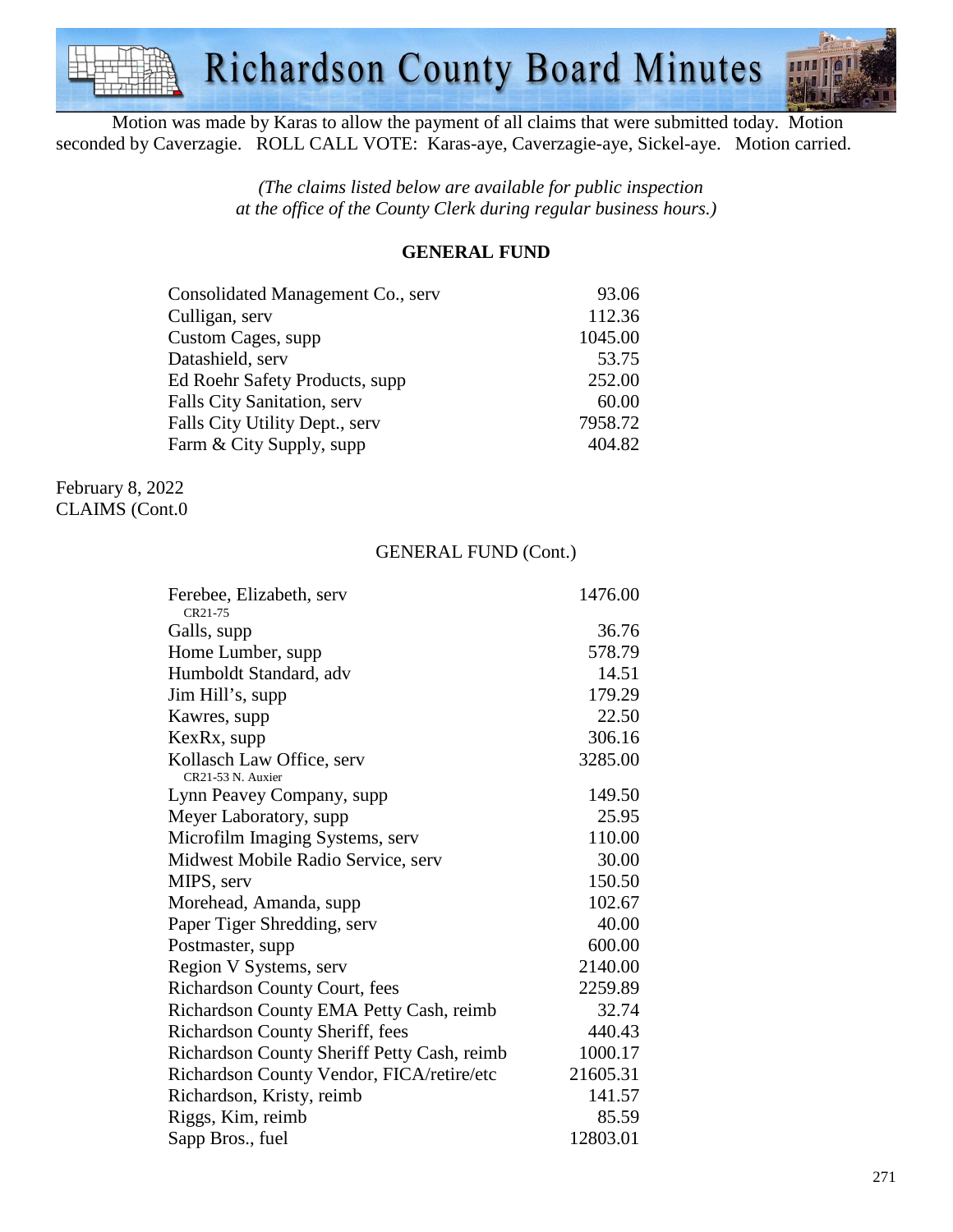# Richardson County Board Minutes



| Secretary of State, supp. | 40.00        |
|---------------------------|--------------|
| Snethen, Tylene, reimb    | 85.59        |
| SNC, serv                 | 2020.42      |
| True Value, supp          | 32.84        |
| Weaver & Merz, reimb      | 1003.48      |
| Wolfe's, supp             | 271.99       |
| Payroll Expense           | 94274.96     |
| <b>TOTAL GENERAL FUND</b> | \$155,325.33 |

## **ROAD & BRIDGE FUND**

| A1 Iron Corp, supp                  | 22.30       |
|-------------------------------------|-------------|
| Falls City Utility Dept., serv      | 1444.24     |
| Farm & City Supply, supp            | 782.59      |
| Hullman's, supp                     | 92.14       |
| Jim Hawk Truck Trailers, supp       | 76.84       |
| Martin Marietta Materials, rock     | 3106.85     |
| Mohawk Rubber Sales of N.E., supp   | 69.36       |
| NPPD, serv                          | 40.98       |
| NMC, supp                           | 2953.50     |
| Operation & Expense Account, reimb  | 4.68        |
| Powerplan, supp                     | 1238.23     |
| Quill, supp                         | 33.92       |
| SNC, serv                           | 67.37       |
| Unifirst, supp                      | 26.22       |
| Verdon, Village of, serv            | 31.57       |
| Payroll Expense                     | 34370.96    |
| <b>TOTAL ROAD &amp; BRIDGE FUND</b> | \$44,361.75 |

February 8, 2022 CLAIMS (Cont.)

## **VISITOR'S PROMOTION FUND**

| Richardson County, rent               | 25.00   |
|---------------------------------------|---------|
| <b>TOTAL VISITOR'S PROMOTION FUND</b> | \$25.00 |

#### **VISITOR'S IMPROVEMENT FUND**

| City of Humboldt, funding         | 5000.00    |
|-----------------------------------|------------|
| <b>VISITOR'S IMPROVEMENT FUND</b> | \$5,000.00 |

#### **VETERAN'S AID FUND**

| Richardson County Veteran's Aid Fund, transfer | \$531.00 |
|------------------------------------------------|----------|
| <b>TOTAL VETERAN'S AID FUND</b>                | \$531.00 |